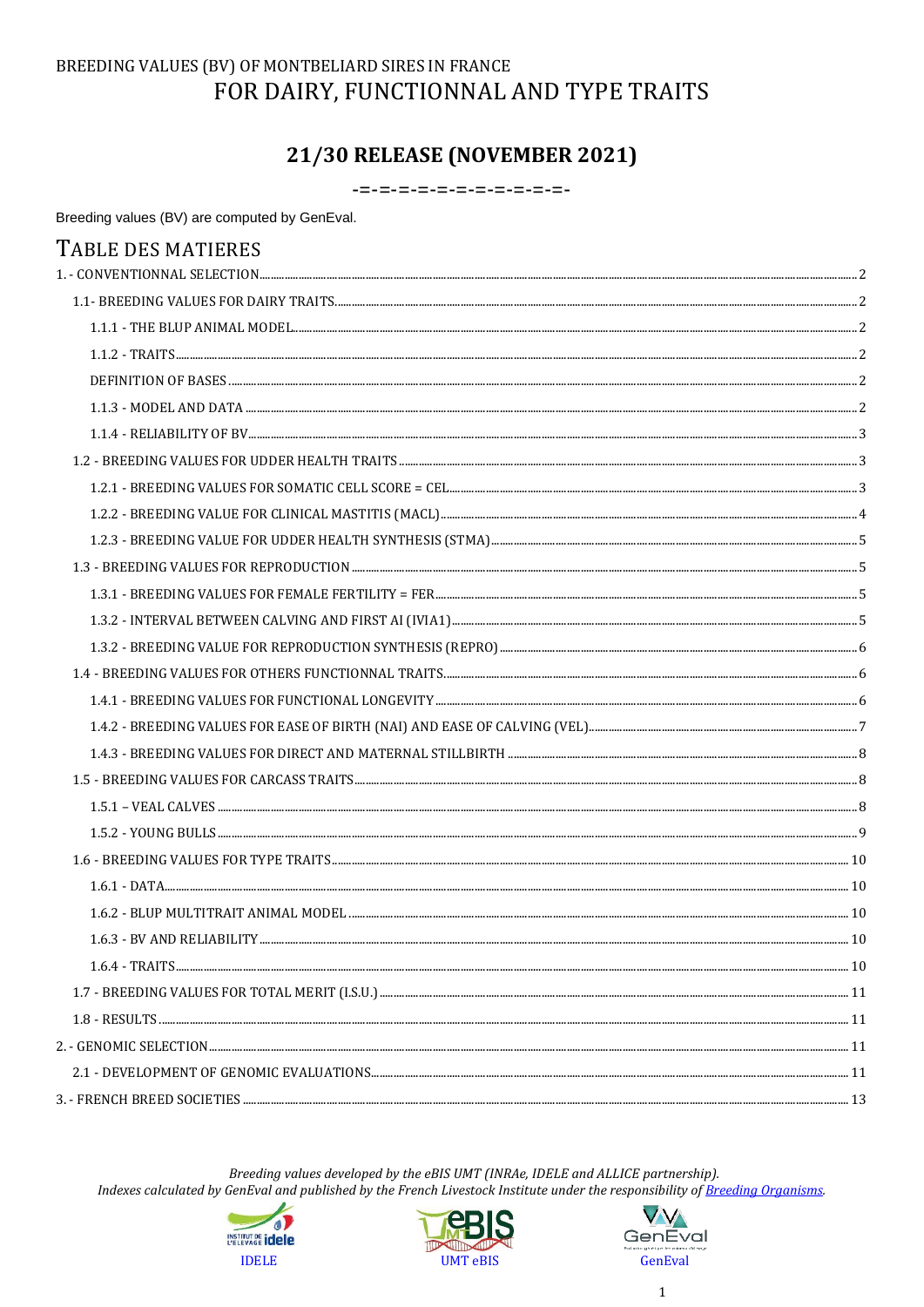# <span id="page-1-0"></span>1. - CONVENTIONNAL SELECTION

## <span id="page-1-1"></span>1.1- BREEDING VALUES FOR DAIRY TRAITS

BV for dairy traits are computed according to a BLUP - Animal Model procedure

### <span id="page-1-2"></span>*1.1.1 - THE BLUP ANIMAL MODEL*

All pedigree relationships are taken into account. Males and females are simultaneously evaluated. Permanent environment, environmental and genetic effects are simultaneously estimated. Selection of cows and mates are considered.

### <span id="page-1-3"></span>*1.1.2 - TRAITS*

BV is computed for:

- $M^*$  = True protein yield (kg; instead of crude protein yield)
- $\bullet$  MG = Fat yield (kg)
- $\bullet$  Lait = Milk (kg)
- $\text{\textbullet}$  TP = True protein content (‰)
- $\bullet$  TB = Fat content  $(\%_0)$
- INEL = Selection criterion aiming at maximizing the net margin of a dairy herd (no milk quotas, reduced E.U. prices, constant variable plus fixed costs, no substitution activities).

## **INEL (points) = 0.98 [ MP + 0.2 MG + 1 TP + 0.5 TB ] (standard deviation =20 points)**

## <span id="page-1-4"></span>*DEFINITION OF BASES*

#### *Rolling base*

The average BV of cows born between years (n-8) and (n-6) included, having two known parents, at least one milk recorded lactation and a minimum reliability of 30%, is set to zero. That reference group is updated with the release in February.

#### *Fixed base*

The average BV of milk recorded cows with known sires and born between 1977 and 1980 included is set to zero.

Since 2014, the average BV of calving and stillbirth traits was fixed and includes sires born between 2002 and 2005 for Holstein, Normande and Montbeliarde breeds, and born between 2000 and 2005 for regional breeds.

### <span id="page-1-5"></span>*1.1.3 - MODEL AND DATA*

#### *Data and genetic parameters*

First to third parity daughters are included if their date of calving is 90 days or more before the computing date and, when in progress, more than 59 days long. The weights of lactations in progress more than 179 days long or completed lactations are 1 (first parity) and 0.8 (second and third parity) respectively. Second and third parities have smaller heritabilities and do not refer exactly to the same trait as first parities.

All cows with first calving date posterior to September 1st 1979 are considered.

Heritability and repeatability are 30 % and 50 % for yields, 50 % and 70 % for contents respectively.

#### *Model*

Completed lactations are precorrected for lactation length and partly for parity to mature equivalents. Lactations in progress are extended. The correction for lactation length aims at reducing the genetic decrease of fertility level when considering long high yield lactations.

Pre-corrected performances are explained by four groups of factors:

- $\bullet$  BV,
- permanent environment,
- environmental identified factors,
- residual,

Environmental effects are computed within breed :

- herd \* year,
- parity \* region \* year,
- calving month \* parity \* region \* year (first vs 2<sup>nd</sup> and 3<sup>rd</sup> parities),

*Breeding values developed by the eBIS UMT (INRAe, IDELE and ALLICE partnership).*





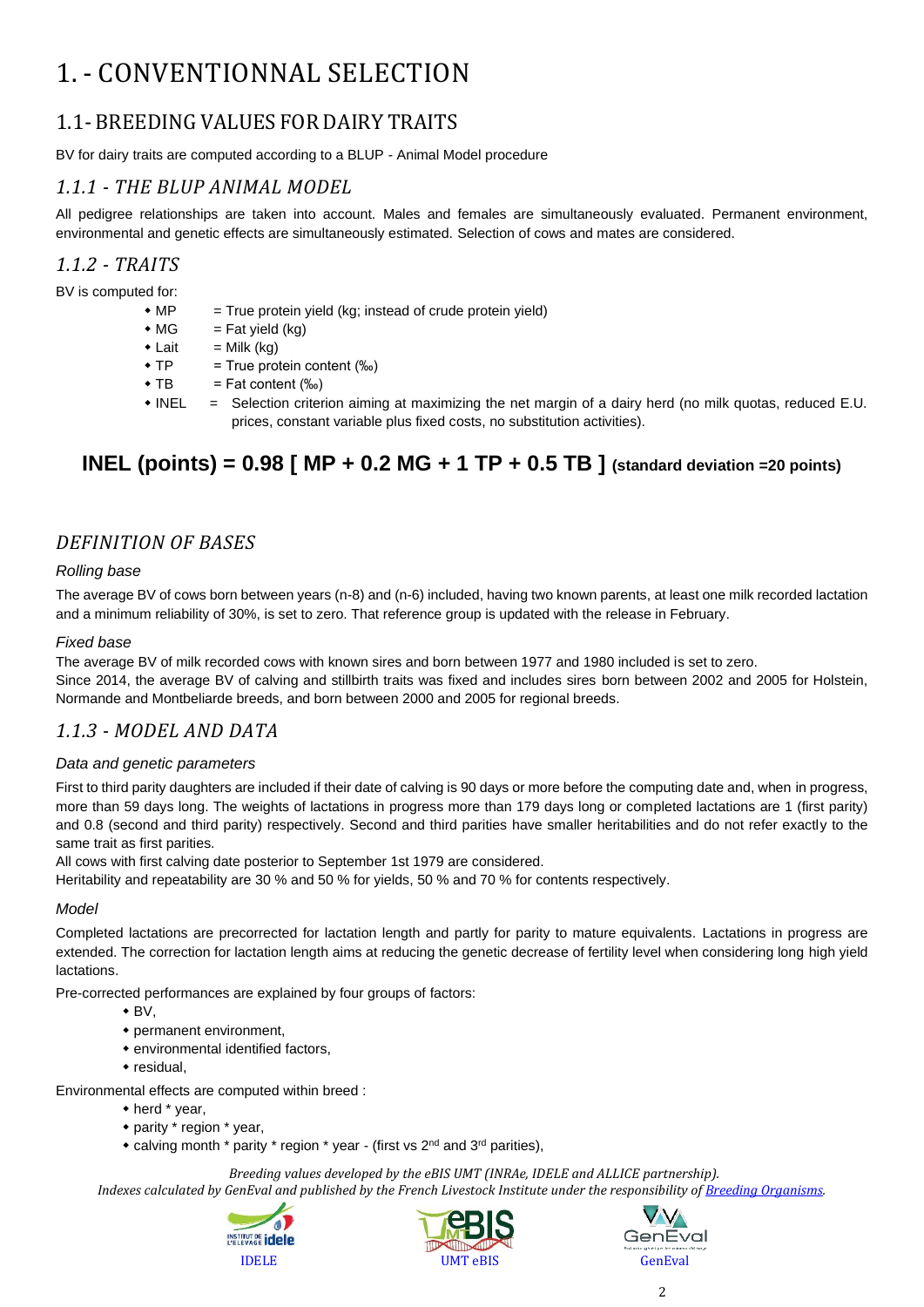- age at calving \* parity \* region \* year,
- preceding dry period length \* parity \* region \* year.

A heterogeneous variance model assuming heterogeneous residual variances and known constant ratios (heritability, repeatability) is applied. The linear model for the log residual variance at the herd-year level includes a region-year fixed effect and a herd-year random effect with a within herd autocorrelation. BVs are the expression of the genetic values according to the breed average residual standard deviation in 1996.

### <span id="page-2-0"></span>*1.1.4 - RELIABILITY OF BV*

Only the sum of weights (number of daughters - number of lactations) and the distribution of daughters between herds are taken into account. No ancestry information is included. According to reliability levels for yield traits, standard deviations of BV's are approximately the following:

| Rel. | <b>MP</b><br>True protein<br>yield (kg) | <b>MG</b><br>Fat yield<br>(kg) | Lait<br>Milk yield | <b>TP</b><br>True protein<br>content (‰) | TB<br><b>Fat content</b><br>$(\%circ)$ |
|------|-----------------------------------------|--------------------------------|--------------------|------------------------------------------|----------------------------------------|
| 0.50 | ±25                                     | ±32                            | ±770               | ±1.6                                     | ±2.8                                   |
| 0.60 | $+22$                                   | ±28                            | ±689               | ±1.5                                     | ±2.5                                   |
| 0.70 | ±19                                     | $+24$                          | ±596               | ±1.3                                     | $+2.2$                                 |
| 0.80 | ±15                                     | ±20                            | ±487               | ±1.0                                     | ±1.8                                   |
| 0.90 | ±11                                     | ±14                            | $+344$             | ±0.7                                     | ±1.3                                   |
| 0.95 | $\pm 8$                                 | ±10                            | $+244$             | ±0.5                                     | ±0.9                                   |

BV's with 70 % reliability or above are official. If the reliability is between 60 % and 69 % high INEL levels are required for officializing BV.

## <span id="page-2-1"></span>1.2 - BREEDING VALUES FOR UDDER HEALTH TRAITS

Evaluations for five functional traits are available in France: Somatic cell score, functional longevity, female fertility, ease of birth and ease of calving.

<span id="page-2-2"></span>*1.2.1 - BREEDING VALUES FOR SOMATIC CELL SCORE = CEL*

#### *Data*

All monthly Somatic Cell Counts (SCC) after 1/09/89 for parities 1 to 3, between 5 and 450 days in milk are used. Data before 1994 were not exhaustive.

 $\Omega$  Somatic cell scores (SCS) are defined through a logarithmic transformation

$$
SCS = \log_2\left(\frac{CCS}{100000}\right) + 3
$$

2 SCS are adjusted for days in milk and parity

 $\textcircled{3}$  A weighted average of adjusted SCS is computed as  $SCSL =$ 

$$
\frac{\sum_{\sigma}^{R} [SCS \text{ adjusted}]}{\sum_{\sigma}^{R}}
$$

where R is the correlation between the test-day SCS and the average of other SCS and  $\sigma$  is the SCS standard deviation for a given number of days in milk.

SCSL are standardized for parity using a multiplicative factor: 1.15 for first parity, 1.08 for second parity, 1 for third parity.

#### *Model and heritability*

A BLUP animal model is applied and the statistic model is the same as for dairy traits, except for heterogeneous variances. Heritability and repetability of SCSL trait are 15 % and 35 % respectively.

*Breeding values developed by the eBIS UMT (INRAe, IDELE and ALLICE partnership).*





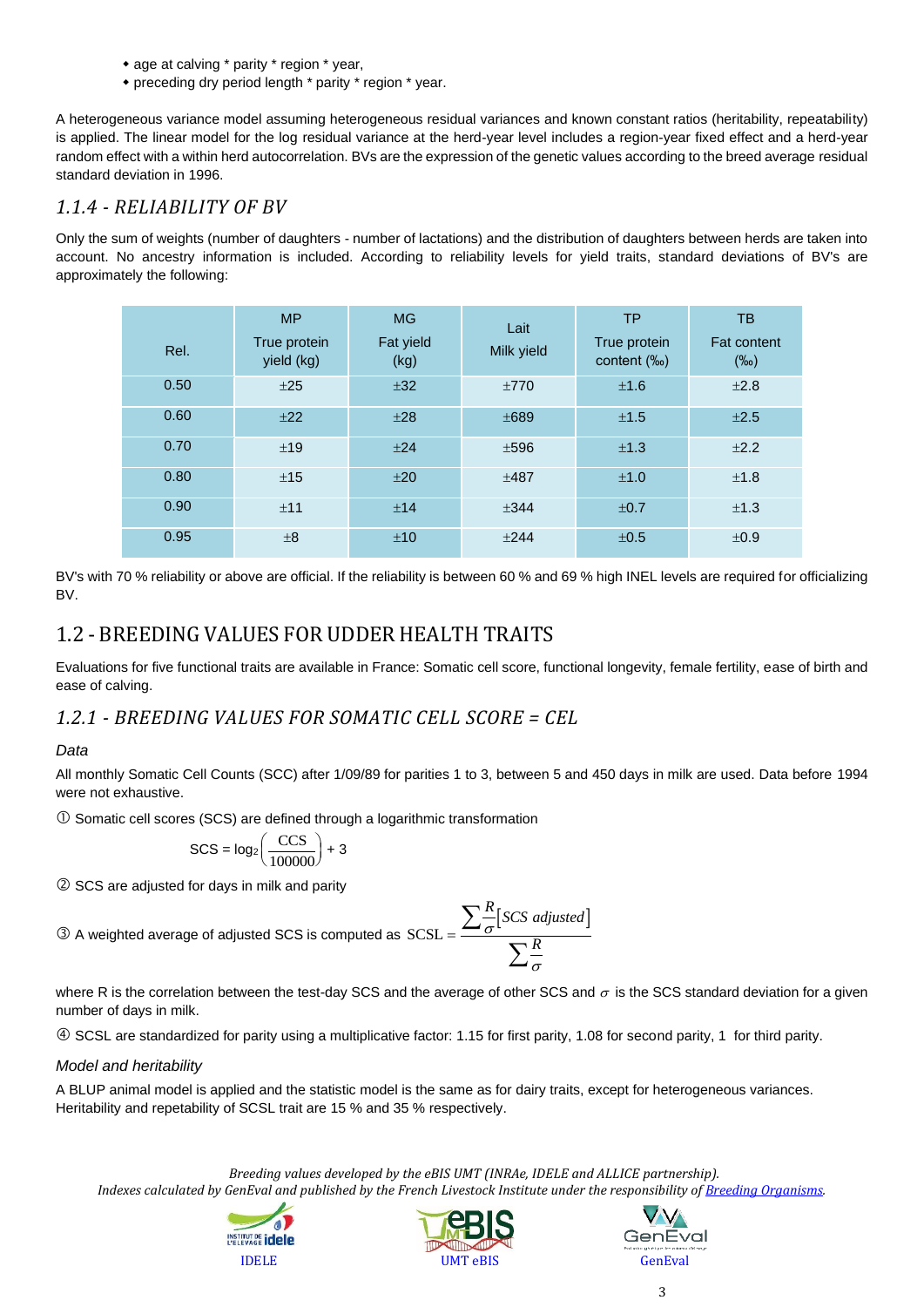#### *Expression of breeding values and conditions for publication*

Breeding values (CEL) are expressed in genetic standard deviation units and the publication is allowed with a reliability of at least 50 %. The rolling base is the same as for dairy traits with a minimum reliability of 50 %. The scale is reversed and bulls with positive CEL are more desirable than others (see table at the end of § 2.1 in the french version).

## <span id="page-3-0"></span>*1.2.2 - BREEDING VALUE FOR CLINICAL MASTITIS (MACL)*

The objective is to evaluate the occurrence of clinical mastitis (MACL), selected indirectly since 1997 through cell counts. Indeed, only a part of the resistance to mastitis was taken into account till now.

#### *Definition of the trait and data selection*

The information is 0 / 1 and can be recorded during milk recording. It applies to the first three lactations and is defined as follows: "At least one event of clinical mastitis recorded during the first 150 days in lactation.

One must be sure that a cow noted "0 = no clinical mastitis", is a healthy cow instead of a non recorded animal. To ensure this, a selection of data is required. The data taken into account begin in 1997. A selection of lactations per herd \* year is done: a herd must declare a minimum of 5% lactations with at least one mastitis event (all lactations, with adjustments for herd size). +

#### *Direct clinical mastitis (MACL)*

An animal model including a permanent environmental effect (to account for the repeatability of the trait between lactations) is used. The following environmental effects are considered:

- Calving month\*year
- Herd \* year
- Calving age class\*Lactation number\*year

The model includes heterogeneous variances for the following effects:

- Lactation number\*year
- -Area\*year

Thus, a difference in genetic values between animals will result in a difference in performances which varies according to lactation number, area and year. The heritability of the trait is in the range of 2-3% and the repeatability is around 5-6%.

|                                 | $h^2$ % | <b>Repeatability %</b> | <b>Genetic standard deviation %</b> |
|---------------------------------|---------|------------------------|-------------------------------------|
| <b>Prim'Holstein, Brune</b>     | 1.8     | 5.5                    | 4.12                                |
| <b>Montbéliarde, Tarentaise</b> | 2.3     | 5.5                    | 4.35                                |
| <b>Normande</b>                 | 2.1     | 6.2                    | 4.69                                |
| <b>Simmental</b>                | 2.3     | 5.5                    | 3.57                                |
| <b>Abondance</b>                | 2.3     | 5.5                    | 2.64                                |

#### *Combined clinical mastitis (MACLC)*

Each elementary genetic evaluation is summarized into one corrected data per cow and trait. Functional (SCC, cow fertility FER, heifer fertility FERg, true functional longevity LGF, clinical mastitis MACL), milk and type traits (up to seven traits including milking speed, feet and legs, udder and body traits) are combined in an approximate Multi-trait BLUP Animal Model which produces three combined functional traits used in ISU calculations. So the reliability of combined MACL is increased especially thanks to cell counts and it replaces direct MACL as the official B.V.

#### *Expression of breeding values and conditions for publication*

Breeding values are expressed in genetic standard deviation units (one genetic S.D.=4 to 5 %) and the publication is allowed with a minimum reliability of 50 %. The rolling base is the same as for the dairy traits.

A positive BV for MACL is desirable and a 1 point difference in BV is equivalent to additional 2-2.5 percentage points in MC events of the daughters of a sire.

*Breeding values developed by the eBIS UMT (INRAe, IDELE and ALLICE partnership).*





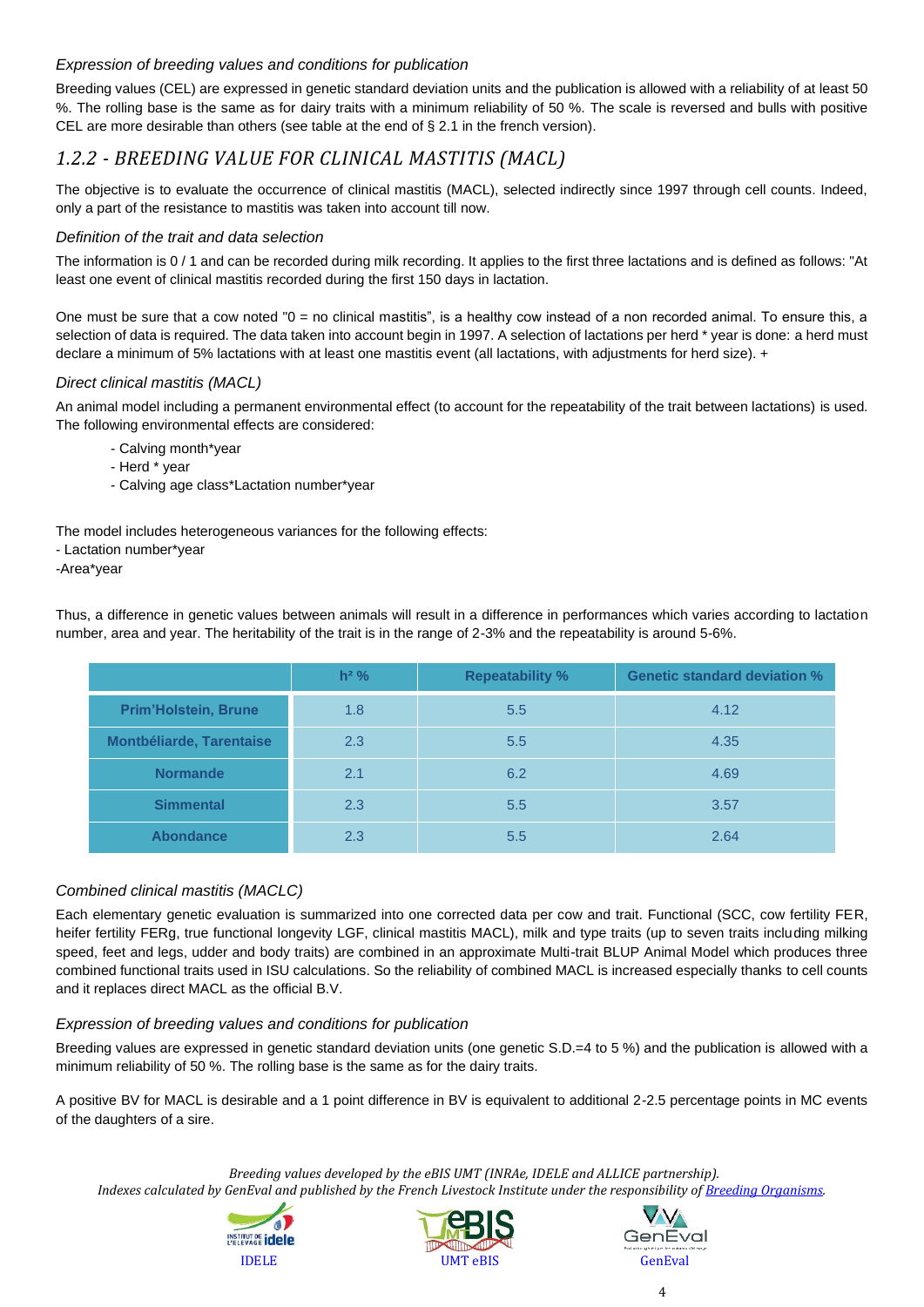## <span id="page-4-0"></span>*1.2.3 - BREEDING VALUE FOR UDDER HEALTH SYNTHESIS (STMA)*

Breeding Value for Udder Health Synthesis is a combination of Somatic Cell Score and Clinical Mastisis:

## **STMA = ( 0.6 \* CEL + 0.4 \* MACL ) / 0.9137**

## <span id="page-4-1"></span>1.3 - BREEDING VALUES FOR REPRODUCTION

## <span id="page-4-2"></span>*1.3.1 - BREEDING VALUES FOR FEMALE FERTILITY = FER*

The purpose is to evaluate the fertility of adult daughters and not to describe the male fertility of the service sire.

#### *Data*

The analyzed trait is defined as the result (success/failure) of A.I. that have been made in milk recorded herds since September 1995. Those which happened at least 6 months before the run are assessed according to the following rules:

- when there is a subsequent calving, the successful A.I. is the most in accordance with the gestation length of the breed, in the interval between 45 days after IA and 15 days above the reference gestation length.
- when there is no subsequent calving, IA status is assessed according to the first of the following rules:
	- unsuccessful, if the female is known as dead or sold for slaughter;
	- successful, if the female is known as moved to a non milk recorded herd;
	- successful, if IA has occurred less than 340 days before; a probability of gestation is applied according to the time from IA, heifer or cow status, breed and IA rank;
	- successful, if IA has occurred more than 340 days before, when the lactation stage was less or equal to 260 days;
	- unsuccessful, if IA has occurred more than 340 days before, when the lactation stage was more than 260 days;

Subsequent A.I. within the same parity are discarded and preceding ones are considered as failed. Heifers, 1<sup>st</sup>, 2<sup>nd</sup> and 3<sup>rd</sup> parity cows are included in the genetic evaluation, with at most 3 IA in the same parity.

#### *Direct fertility (FER, FERG)*

The fertility of heifers and the fertility of cows are considered as two correlated traits with a common heritability at 2%. Moreover, the corresponding two non-return rates between 18 and 56 days are evaluated but not published and used as predictors in step (c) below.

The traits are separately evaluated with a Blup Animal Model procedure. The model of analysis includes the following effects: herd and IA technician, within year ; parity; month and day in the week, within year and region ; calving-insemination interval for cows or age at insemination for heifers, within year; the inbreeding coefficients of the dam and its calf; the breed of the service bull; the service bull within year (random effect); the permanent environment of the cow (random effect).

#### *Combined fertility (FERC)*

Each elementary genetic evaluation is summarized into one corrected data per cow and trait. Functional (SCC, cow fertility FER, heifer fertility FERG, true functional longevity LGF, clinical mastitis MACL), milk and type traits (up to seven traits including milking speed, feet and legs, udder and body traits) are combined in an approximate Multi-trait BLUP Animal Model which produces three combined functional traits used in ISU calculations. So, the reliability of combined fertilities, FERC and FERGC is increased especially for young bulls. Combined BVs replace direct BVs as official figures.

#### *Expression of breeding values and conditions for publication*

Breeding values (FER) are expressed in genetic standard deviation units (one genetic S.D.= 7 %) and the publication is allowed with a minimum reliability of 50 %. The rolling base is the same as for the dairy traits without any minimum for reliability.

A positive BV for FER is desirable and a 1 point difference in BV is equivalent to additional 3.5 points in the conception rate of the adult daughters of a sire.

## <span id="page-4-3"></span>*1.3.2 - INTERVAL BETWEEN CALVING AND FIRST AI (IVIA1)*

IVIA1 reflects the genetic ability to initiate postpartum cyclicity even if, associated with AI, it depends partly on breeder decision The evaluated trait is the interval in days between calving and first AI up to the third lactation. A positive value corresponds to a short interval after calving.

*Breeding values developed by the eBIS UMT (INRAe, IDELE and ALLICE partnership).*





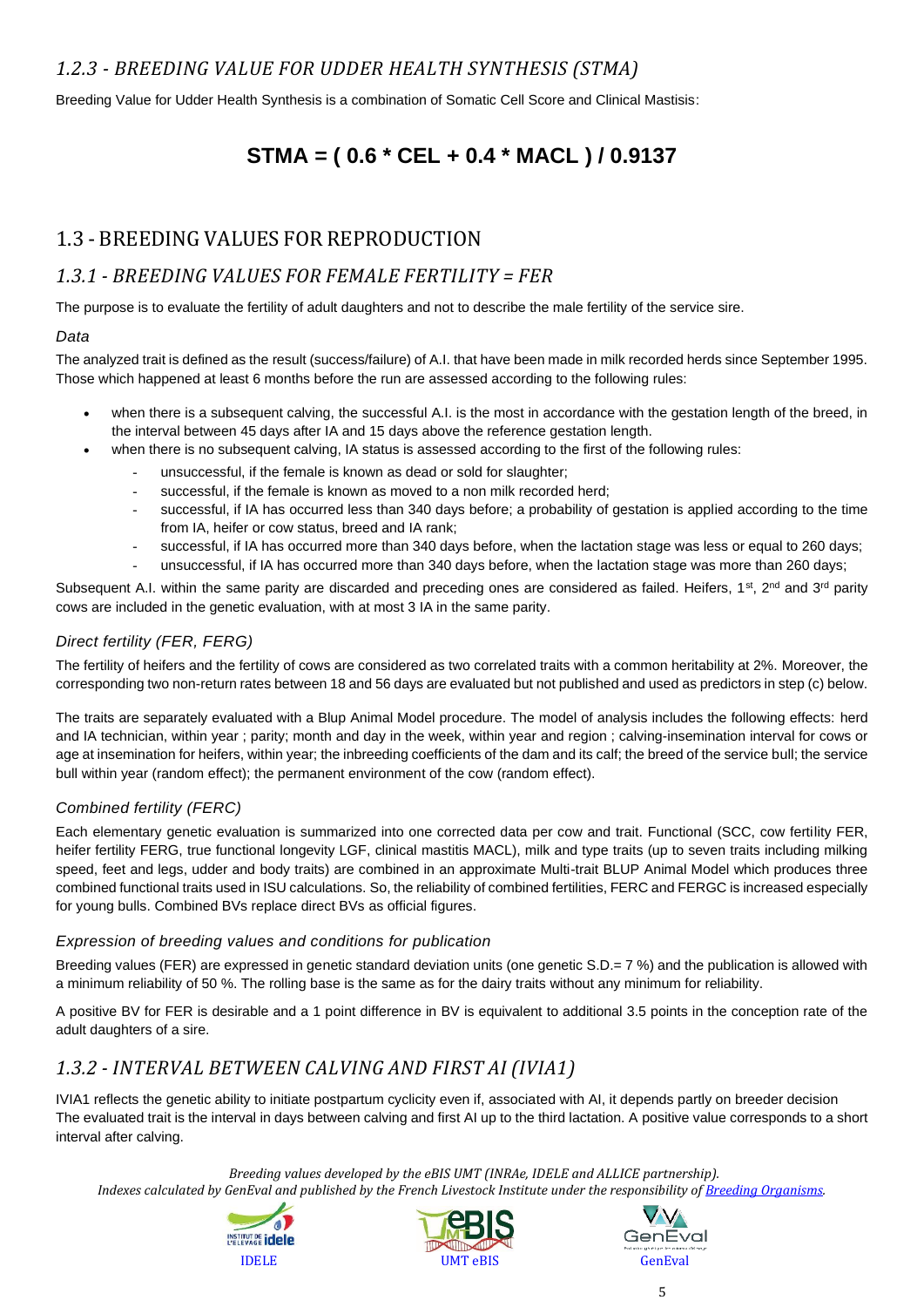The evaluation model is a single-trait blup animal model with permanenet environment effect including the following fixed effects:

- Herd-year
- Calving month-year-region,
- Calving age,
- Parity preceding AI.

The heritability of the trait is between 3% and 6% and the repeatability is around 10%; genetic parameters by breed are listed below. After this step, direct results are included into the general procedure for combined functional traits presented above (see § 2-2-3-c and d).

|                      | <b>IVIA1</b>                                            |      |        |  |  |  |  |
|----------------------|---------------------------------------------------------|------|--------|--|--|--|--|
|                      | $h2$ %<br>Repeatability %<br>Genetic standard deviation |      |        |  |  |  |  |
| <b>Montbéliarde</b>  | 3.7                                                     | 8.8  | 5 d    |  |  |  |  |
| <b>Normande</b>      | 3.4                                                     | 8.1  | 5d     |  |  |  |  |
| <b>Prim'holstein</b> | 6.1                                                     | 12.2 | 7.75 d |  |  |  |  |

## <span id="page-5-0"></span>*1.3.2 - BREEDING VALUE FOR REPRODUCTION SYNTHESIS (REPRO)*

This synthesis includes breeding values for Fertility of cows, Fertility of heifers and Interval between calving and first AI:

## **REPRO = ( 0.5 \* FER + 0.25 \* FERG + 0.25 \* IVIA1 ) / 0.6965**

## <span id="page-5-1"></span>1.4 - BREEDING VALUES FOR OTHERS FUNCTIONNAL TRAITS

## <span id="page-5-2"></span>*1.4.1 - BREEDING VALUES FOR FUNCTIONAL LONGEVITY*

- True longevity is defined as actual longevity, i.e., mainly dependent on production,
- Functional longevity is the ability to delay involuntary culling due to, e.g. sterility, lameness, mastitis, or other diseases.

The aim of the evaluation is to improve functional longevity. Functional longevity is approximated by correcting true longevity for the main source of voluntary culling, i.e., culling for low production.

#### *Direct functional longevity (LGF)*

Longevity is measured as Length of Productive Life (LPL), defined as the number of days from first calving to last test date known for lactations 1 to 5 starting after 01/01/1988. LPL is measured at time to, 5 months before the beginning of the computations. Then two kinds of records are used:

- **- Uncensored records** when LPL is known exactly (the cow is dead or culled). It is assumed to be the case when no milk record has been collected for the last 5 months,
- **- Censored records** when animals are still alive at the time of the evaluation. It is the case for any cow:
	- with a milk record collected during the last 5 months,
	- sold to other herds,
	- in a herd in which at least 50% of the animals has been culled or sold,

The joint analysis of censored and uncensored records is based on the concept of hazard rate defined as the probability of being culled at time t, given that the animal is alive immediately prior to t.

The hazard at time t of a particular cow is described as the product of:

- a baseline hazard function, depending on year, parity (1 to 5) and stage of lactation (0-270d, 270-380d, >=380d, dry period) describing how the hazard increases with parity and stage of lactation,
- a positive term (the exponential of a sum of time-dependent effects) describing how the baseline hazard rate is modified due to the own characteristics of the cow or of her herd. These effects include:
- a herd effect per year effect,
- a region per year effect,

*Breeding values developed by the eBIS UMT (INRAe, IDELE and ALLICE partnership).*





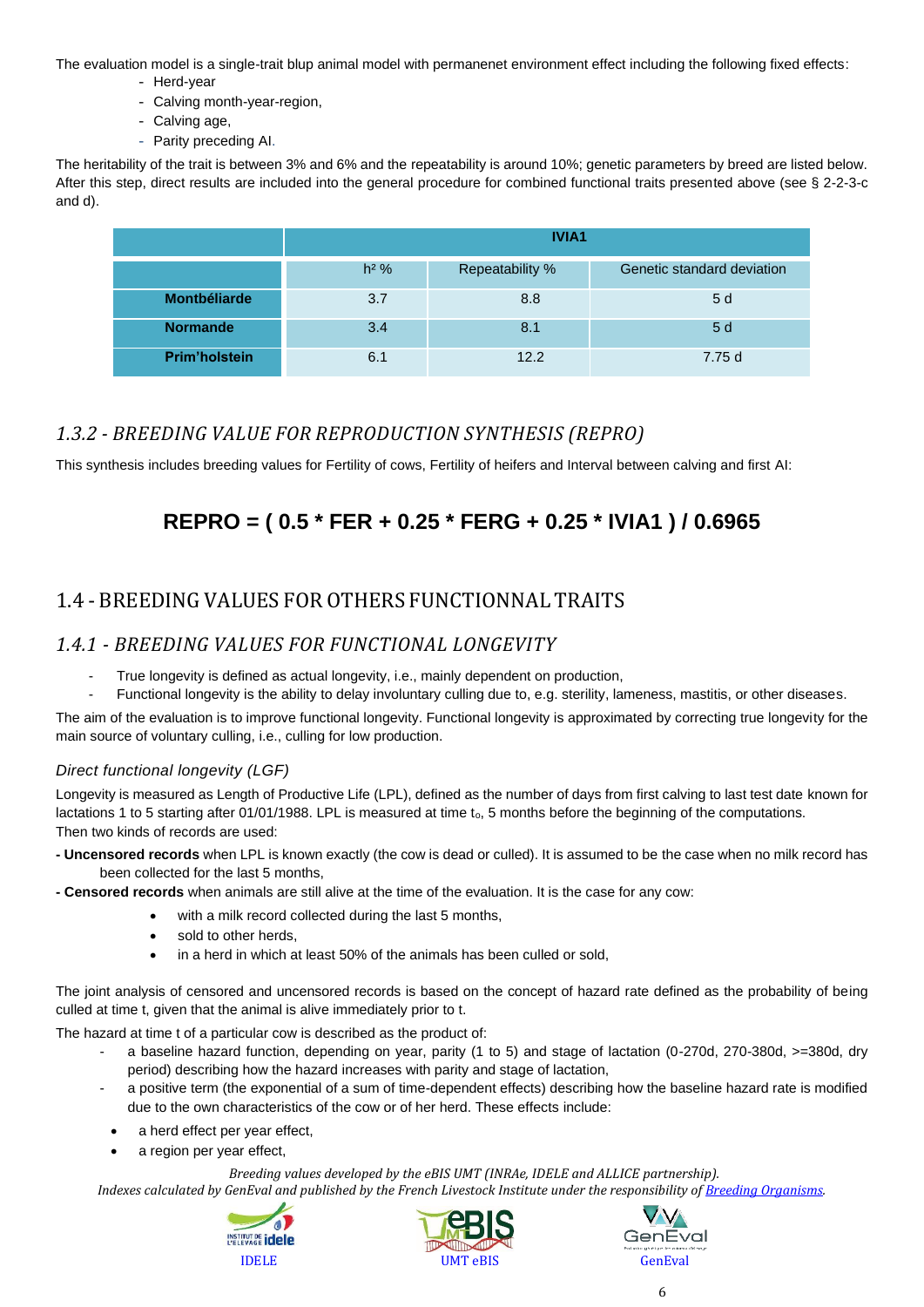- an age at first calving effect,
- an effect of the variation of herd size per year,
	- an effect of within herd level of production (within-herd class of milk production per year-season +
	- within herd class of protein content per year + within herd class of fat content per year).
- sire and maternal grand-sire (genetic) effects corrected for the dam's year of birth

Heritability (assuming no censoring) is 12.6 % for Holstein, 14.5 % for Montbéliarde, 11.7 % for Normande and 14% for the other breeds.

#### *Combined functional longevity (LGFC)*

The published combined functional longevity merges direct information on functional longevity with information from traits genetically correlated with it (indicator traits). Whatever the trait considered, each record of a cow is summarized into one corrected record per cow and trait. Direct functional longevity, functional traits (SCC, cow fertility, heifer fertility, milking speed), milk yield and relevant type traits (up to seven traits including feet and legs, udder, body condition and other body traits) are all included into an approximate Multi-trait BLUP Animal Model. This global analysis produces three combined functional traits used in Total Merit Index (ISU) calculations, including combined longevity (LGFC). So, the LGFC reliability is increased compared to the LGF one, especially for young bulls. LGFC replaces LGF as the official B.V. for functional longevity.

#### *Expression of breeding values and conditions for publication*

Breeding values (LGF) are expressed in genetic standard deviation units and the publication is allowed with a reliability of at least 50 %. The rolling base is the same as for dairy traits without any minimum threshold for reliability. Bulls with positive LGF are more desirable.

## <span id="page-6-0"></span>*1.4.2 - BREEDING VALUES FOR EASE OF BIRTH (NAI) AND EASE OF CALVING (VEL)*

The aim is to evaluate birth conditions (direct effect) and calving conditions (direct and maternal effects) to avoid risky matings (e.g. with heifers).

#### *Data*

Calving ease scores are expressed on a scale from 1 to 5:  $1 =$  no assistance,  $2 =$  easy pulling,  $3 =$  difficult calving,  $4 =$  caesarean and 5 = embryotomy. Given the very low incidence of the last two categories, they were analysed together with code 3. Records collected since 1990 are included if, for the corresponding region year combination, there are:

- fewer than 95 % records of code 1
- at least 33 % records of male calves in 1999
- at least 25 % records of male calves in 1997-1998
- at least 20 % records of male calves before 1997

If the data from a particular region are excluded in year n, the data from this region from 1990 to n-1 are also discarded.

#### *Model and genetic parameters:*

Data are analysed using a heteroskedastic threshold model.

Accounting for the heterogeneity of the residual variance adds robustness and flexibility to the model.

Records, expressed on the underlying scale are modeled including the following effects:

For the Prim'Holstein, Normande and Montbeliarde breeds:

As fixed effects:

- sex of calf by parity-age class (5 age classes in parity 1, 2 in parity 2, and 1 for each subsequent parity) interaction
- month by year interaction
- region by year interaction

As random effects:

- herd-year-season interaction (2 seasons: November to April and May to October)
- sire of calf
- sire of dam
- dam (within sire of dam)

Residual variances are described on the logarithmic scale with the effects of month year of calving, sex of calf, region and parity-age class.

For the other dairy breeds, the model includes:

As fixed effects:

- sex of the calf
- parity (4 classes: 1, 2, 3 to 5, 6 and more)
- month by year interaction

*Breeding values developed by the eBIS UMT (INRAe, IDELE and ALLICE partnership).*





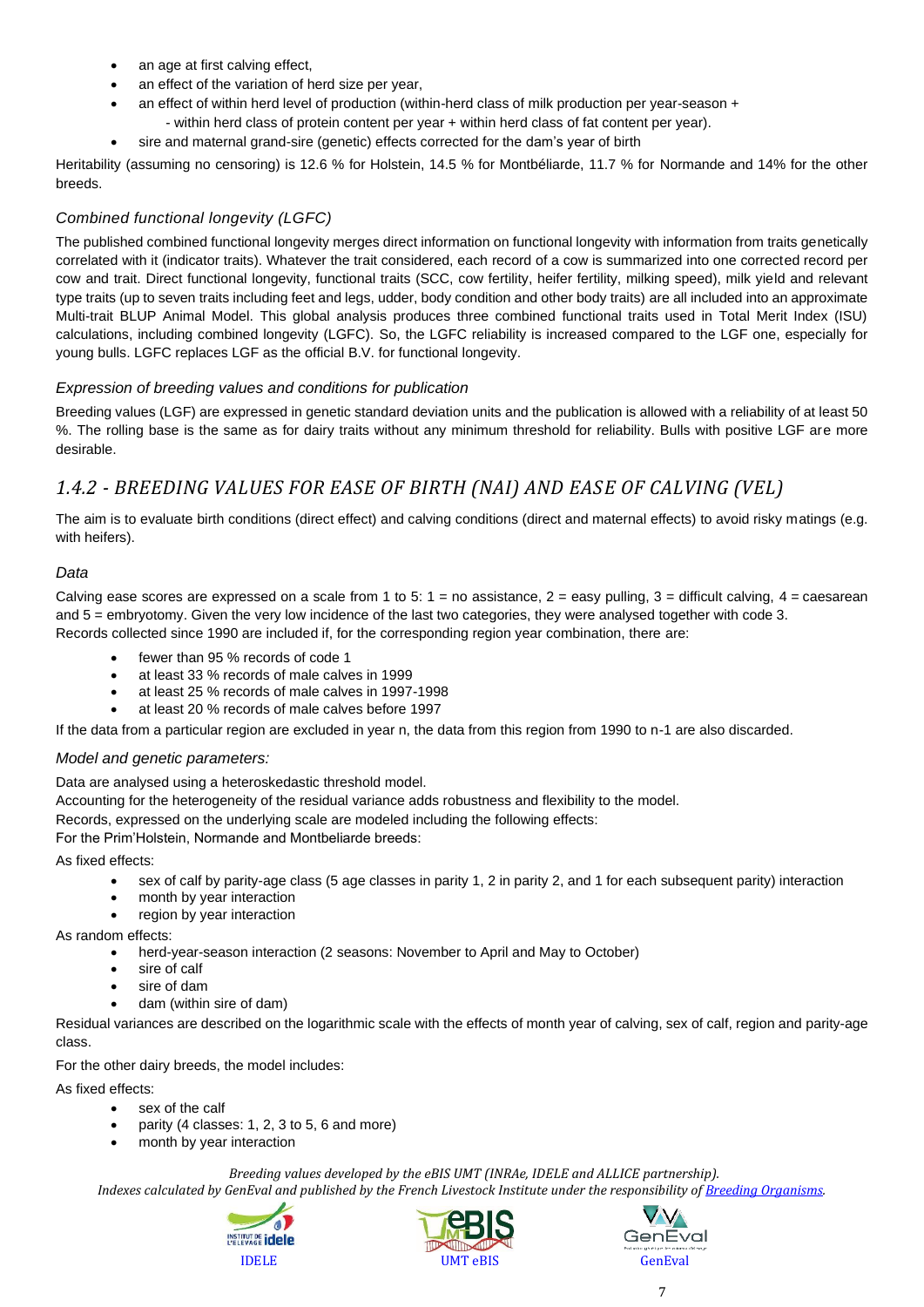#### As random effects:

- herd by year interaction
- sire of calf
- sire of dam
- dam (within sire of dam)

For these breeds, a unit residual variance is assumed. Direct heritabilities were 5.6%, 7.8 % and 7.4 % in Holstein, Montbeliarde and Normande, while maternal heritabilities were 3.2%, 3.7 % and 4.3 % respectively. Genetic parameters of the Normande breed are used for other breeds.

#### *Expression of breeding values and conditions for publication*

Breeding values (NAI and VEL) are expressed in % of easy calvings (code 1 and 2) expected from first parity dams, assuming a sex ratio of 50 %. These expected % of easy calvings are centered to 89 % for the bulls belonging to the rolling base. Publication of EBVs is allowed when reliability is at least 50 %.

### <span id="page-7-0"></span>*1.4.3 - BREEDING VALUES FOR DIRECT AND MATERNAL STILLBIRTH*

The aim is to evaluate calf mortality at birth (direct effect) and mortality at calving (direct and maternal effects) within 48 hours after birth. But EBVs are expressed relative to the complementary traits: vitality at birth (VIN) and vitality at calving (VIV).

#### *Data*

Breeders involved in parentage registration must also declare causes and dates of transfer for all animals according to the EU obligatory registration. A calf is considered as stillborn if its cause of transfer is "dead" and if the difference between its transfer date and its birth date is at most 2 days.

Records collected since January 1<sup>st</sup> 1999 are included for a given area, beginning with the first year when there are at least 2.5% or 3% stillborn calves, depending on the breed. In such an area, a herd is included beginning with the first year when at least one stillbirth is recorded.

#### *Model and genetic parameters*

Data are analysed using a threshold model. The model is very similar to the one used for birth and calving conditions, except that accounting for heterogeneity of the residual variance is neither feasible nor necessary for all-or-none traits.

Records, expressed on the underlying scale are modeled including the following effects:

As fixed effects:

- sex of calf by parity-age class (5 age classes in parity 1, 2 in parity 2, and 1 for each subsequent parity) interaction
- area by year interaction
- month of calving by year interaction

as random effects:

- herd year interaction
- sire of calf
- sire of dam
- dam within sire

Direct heritabilities were 3% in Holstein, 5.9% in Montbéliarde and 4% in Normande breed, while maternal heritabilities were 6.6% in Holstein, 5.8% in Montbéliarde and 4.1% in Normande breed. Genetic parameters of the Montbéliarde breed are used for other less important breeds.

#### *Expression of breeding values and conditions for publication*

Estimated breeding values (VIN and VIV) are expressed in % of calves still alive 48 hours after birth, expected from first parity dams, assuming a sex ratio of 50 %. These expected % of calves are centered to 92 % for the bulls belonging to the rolling base. Publication of EBVs is allowed when their reliability is 50 % or above.

## <span id="page-7-1"></span>1.5 - BREEDING VALUES FOR CARCASS TRAITS

Since 2015, evaluations for veal calves and young bulls have been set up.

## <span id="page-7-2"></span>*1.5.1 – VEAL CALVES*

Veal calves are defined as the calves slaughtered between 70 and 250 days. As long as they have a Montbéliarde mother, they are used for the evaluation, whether they are mixed race or not.

*Breeding values developed by the eBIS UMT (INRAe, IDELE and ALLICE partnership).*





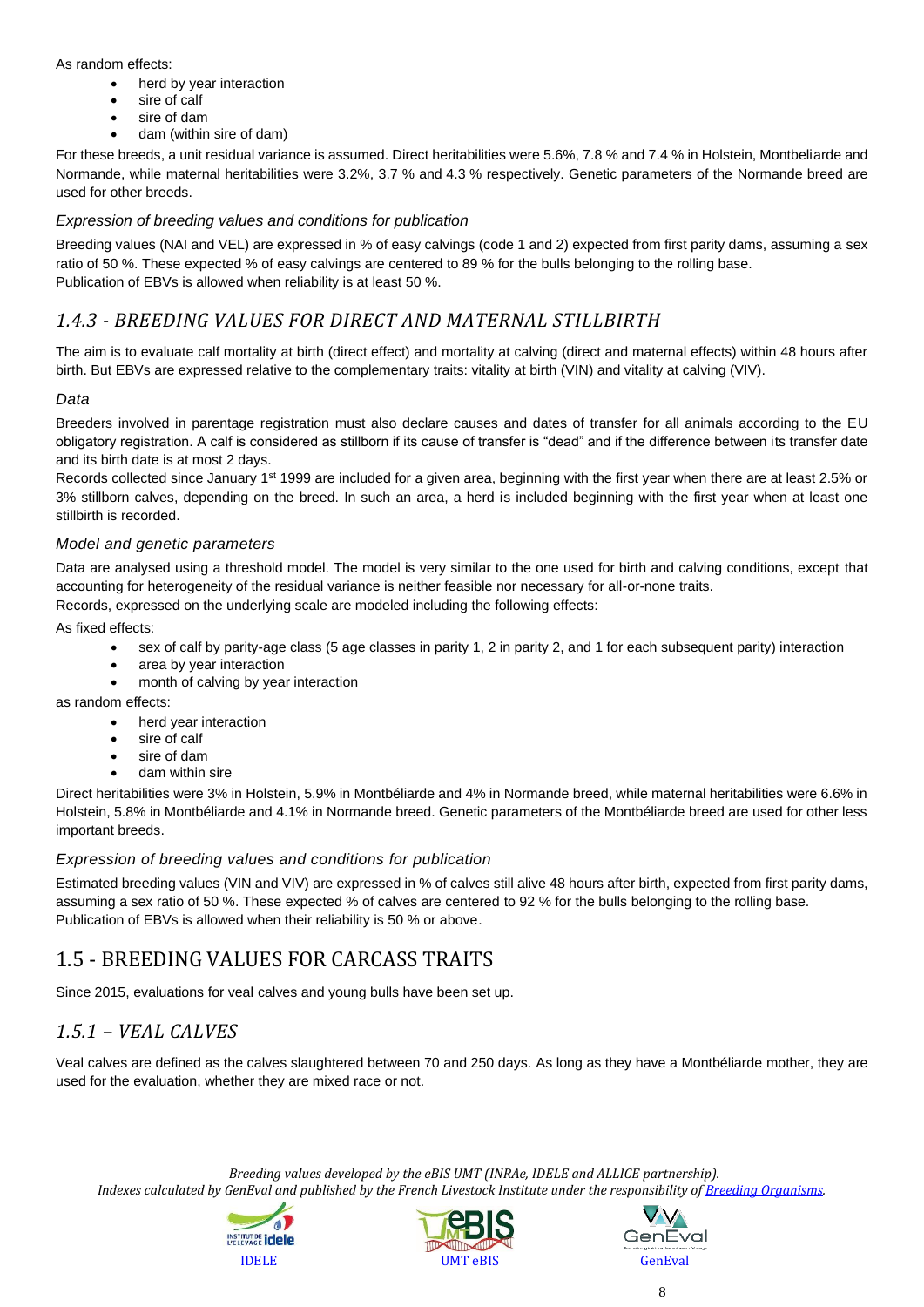Four traits are evaluated: age at slaughter, carcass weight, carcass conformation and meat color. Data are analyzed according to a BLUP multi trait animal model, with a mother's permanent effect on the age at slaughter, correcting the following environment factors:

- father's breed;
- calf's sex;
- mother's delivering age (by year, from 2 to 11 years old or more than 12 years old);
- Fattening herd, year of birth of the calf, and the slaughter's season (October to February or March to September).

Veal calves genetic parameters (standard deviation in the first column, heritability on the diagonal, genetic correlations beyond diagonal)

|                                | <b>Standard</b><br>deviation | <b>Carcass</b><br>weight | Age at<br>slaughter | <b>Carcass</b><br>conformation | <b>Meat color</b> |
|--------------------------------|------------------------------|--------------------------|---------------------|--------------------------------|-------------------|
| <b>Carcass weight</b>          | 9.00 kg                      | 0.27                     | $-0.14$             | 0.77                           | $-0.34$           |
| Age at slaughter               | 5.34d                        |                          | 0.27                | 0.12                           | 0.16              |
| <b>Carcass</b><br>conformation | 0.861/3<br>class             |                          |                     | 0.37                           | $-0.25$           |
| <b>Meat color</b>              | $0.13$ class                 |                          |                     |                                | 0.10              |

The breeding values are given according to the rolling base of each evaluation, set to 0 by convention, gathering the calves of Montbéliarde mother born during the last 5 years and having performances for the 4 traits. The unity for these breeding values are the genetic standard deviation for each elementary traits and the standard deviation of the reference population for the breeding values for the synthesis traits.

The breeding values are official when the bulls CD have reached 0.50 and when they have at least 25 calves with full information.

## <span id="page-8-0"></span>*1.5.2 - YOUNG BULLS*

Young bulls are defined as the animals slaughtered between 350 and 730 days. Only the purebred animals are considered in this evaluation.

3 traits are evaluated: age at slaughter, carcass weight and carcass conformation. Data are analyzed according to a BLUP multi trait animal model, with a mother's permanent effect on the age at slaughter, correcting the following environment factors:

- Birth's month;
- Mother's delivering rank (first calf or not) \* mother's class age (in months);
- Fattening herd, year of birth of the calf, and the slaughter's season and year

Young bulls genetic parameters (standard deviation in the first column, heritability on the diagonal, genetic correlations beyond diagonal)

|                                | <b>Standard deviation</b> | <b>Carcass weight</b> | <b>Age at slaughter</b> | <b>Carcass conformation</b> |
|--------------------------------|---------------------------|-----------------------|-------------------------|-----------------------------|
| <b>Carcass weight</b>          | 14.6 kg                   | 0.19                  | $-0.64$                 | 0.53                        |
| Age at slaughter               | 7.6 d                     |                       | 0.07                    | $-0.27$                     |
| <b>Carcass</b><br>conformation | $0.46$ 1/3 class          |                       |                         | 0.23                        |

*Breeding values developed by the eBIS UMT (INRAe, IDELE and ALLICE partnership).*





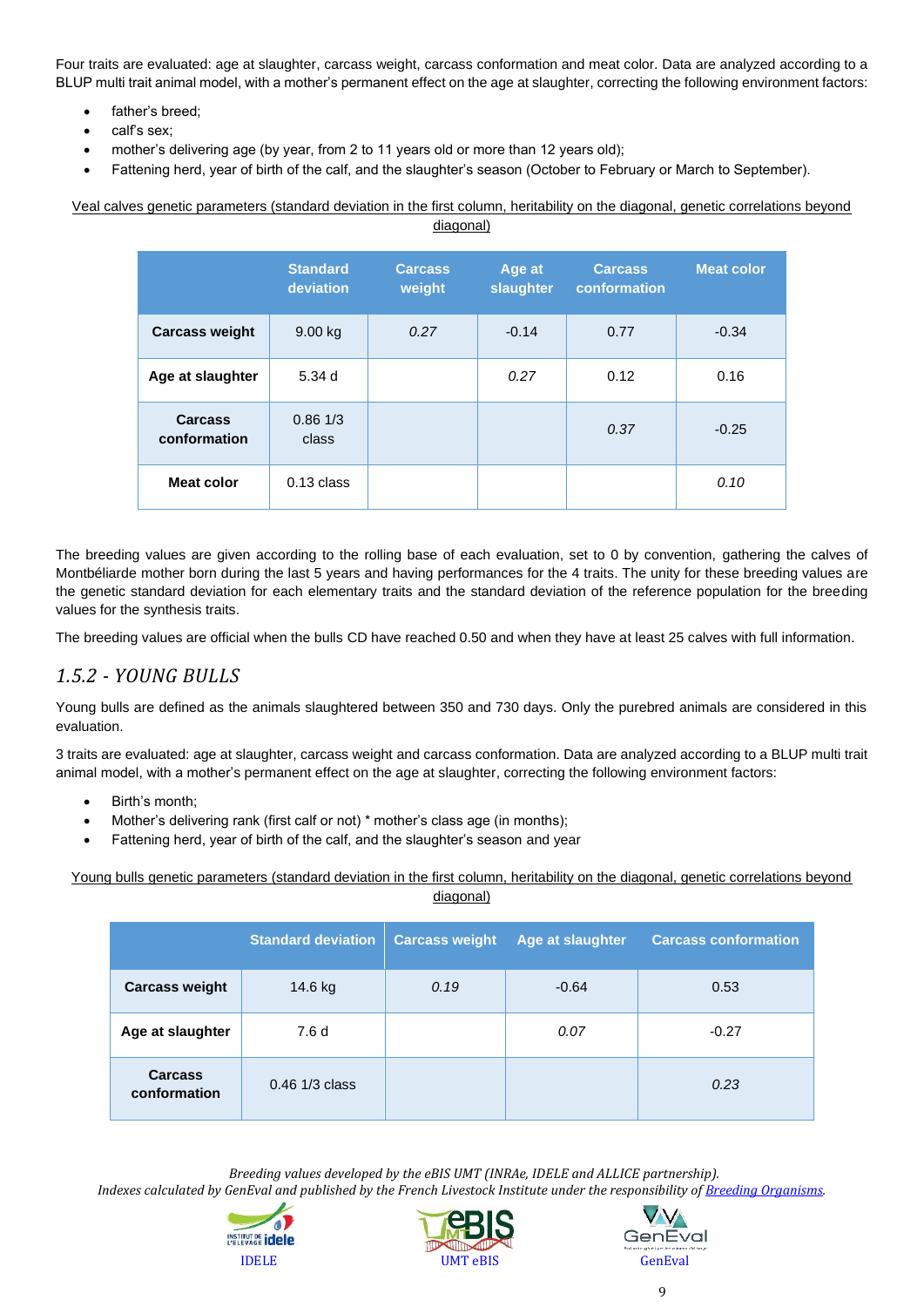The breeding values are given according to the rolling base of each evaluation, set to 0 by convention, gathering Normande young bulls born during the last 7 years and having performances for the 3 traits. The unity for these breeding values are the genetic standard deviation for each elementary traits and the standard deviation of the reference population for the breeding values for the synthesis traits.

The breeding values are official when the bulls CD have reached 0.50 and when they have at least 25 young bulls considered for the evaluation.

## <span id="page-9-0"></span>1.6 - BREEDING VALUES FOR TYPE TRAITS

Since 1988, classifiers approved by the Breed Association have been using linear scoring for type traits.

### <span id="page-9-1"></span>*1.6.1 - DATA*

First (or second) parity daughters are scored in the same time as all other contemporaries (Breed Association members) or a computer selected sample of cows in the herd (commercial breeders; 5 scored cows generally).

### <span id="page-9-2"></span>*1.6.2 - BLUP MULTITRAIT ANIMAL MODEL*

The first scoring only is considered in genetic evaluations. For a given trait data are corrected for:

- Stage of lactation \* parity (1 or 2) \* status \* year
- age at calving \* parity \* status \* year
- Herd round classifier (same herd, same classifier, same day of scoring).

« Status » is related to the way of scoring elementary body traits (measured with a stick vs eye-evaluated).

A heterogeneous variance model assuming constant heritability is applied. The Log residual variance depends on age at calving and stage of lactation (fixed effects within parity and status) and classifier (random effect within year and status, without autocorrelation). In a second step the multitrait approach is applied to corrected data.

## <span id="page-9-3"></span>*1.6.3 - BV AND RELIABILITY*

For type traits, BV's are units of genetic standard deviation (Genetic standard deviation = 12 points). The average BV rolling basis (same definition as for dairy traits) is 100. As a consequence, most of BV's are between 76 and 124. The reliability for type depends on the accuracy of ancestry evaluation and the number of test daughters and grand daughters with 0.25 heritability. Proofs are considered as official if the reliability for type is (70 % or above with at least 28 daughters).

## <span id="page-9-4"></span>*1.6.4 - TRAITS*

24 elementary traits, 3 general characteristics (Teats h2=0.39; Rump h2=0.34; Feet and Legs h2=0.09) and 4 composite indexes are evaluated.

|                       | <b>General characteristics</b><br>and composites |           |                   |                    |                                            |
|-----------------------|--------------------------------------------------|-----------|-------------------|--------------------|--------------------------------------------|
|                       | H2                                               |           | < 100             | >100               |                                            |
| Milking speed         | 0.27                                             | <b>VT</b> | Slow              | Fast               |                                            |
| Temperament           | 0.10                                             | TE.       | <b>Nervous</b>    | Quiet              | Udder (MA)                                 |
| Fore udder attachment | 0.27                                             | AA        | Short             | Long               | $1.45*(0.10 \text{ AA} + 0.10 \text{ AH})$ |
| Rear udder height     | 0.25                                             | AH        | $\log$            | <b>High</b>        | $+0.05$ AL $+0.15$ DE $+0.15$              |
| Rear udder width      | 0.28                                             | <b>AL</b> | Narrow            | Wide               | EQ                                         |
| Udder depth           | 0.38                                             | <b>DE</b> | Deep              | Shallow            | $+0.10$ SU $+0.10$ EA $+$                  |
| Udder balance         | 0.15                                             | EQ        | Low rear quarters | High rear quarters | $0.10$ OR                                  |
| Udder cleft           | 0.22                                             | <b>SU</b> | Absent            | Deep               | $+0.15$ TR)                                |
| Teat placement front  | 0.34                                             | EA        | Apart             | Close              |                                            |
| <b>Teat direction</b> | 0.28                                             | <b>OR</b> | External          | Internal           |                                            |
| Teat length           | 0.45                                             | LO        | Long              | Short              |                                            |
| Teat form             | 0.27                                             | FO.       | <b>Thin</b>       | <b>Thick</b>       | Teats (TR)                                 |
| Height at sacrum      | 0.63                                             | <b>TA</b> | Short             | Tall               | Body capacity (CO)                         |
| Chest width           | 0.33                                             | P         | <b>Narrow</b>     | Wide               | $1.317*(0.10 TA + 0.25 PP$                 |
| Chest depth           | 0.46                                             | <b>PP</b> | Shallow           | Deep               | $+0.30$ PF $+0.35$ LP)                     |
| Body depth            | 0.42                                             | <b>PF</b> | Shallow           | Deep               |                                            |

 *Breeding values developed by the eBIS UMT (INRAe, IDELE and ALLICE partnership). Indexes calculated by GenEval and published by the French Livestock Institute under the responsibility o[f Breeding](https://www.geneval.fr/os-races-bovines) Organisms.*





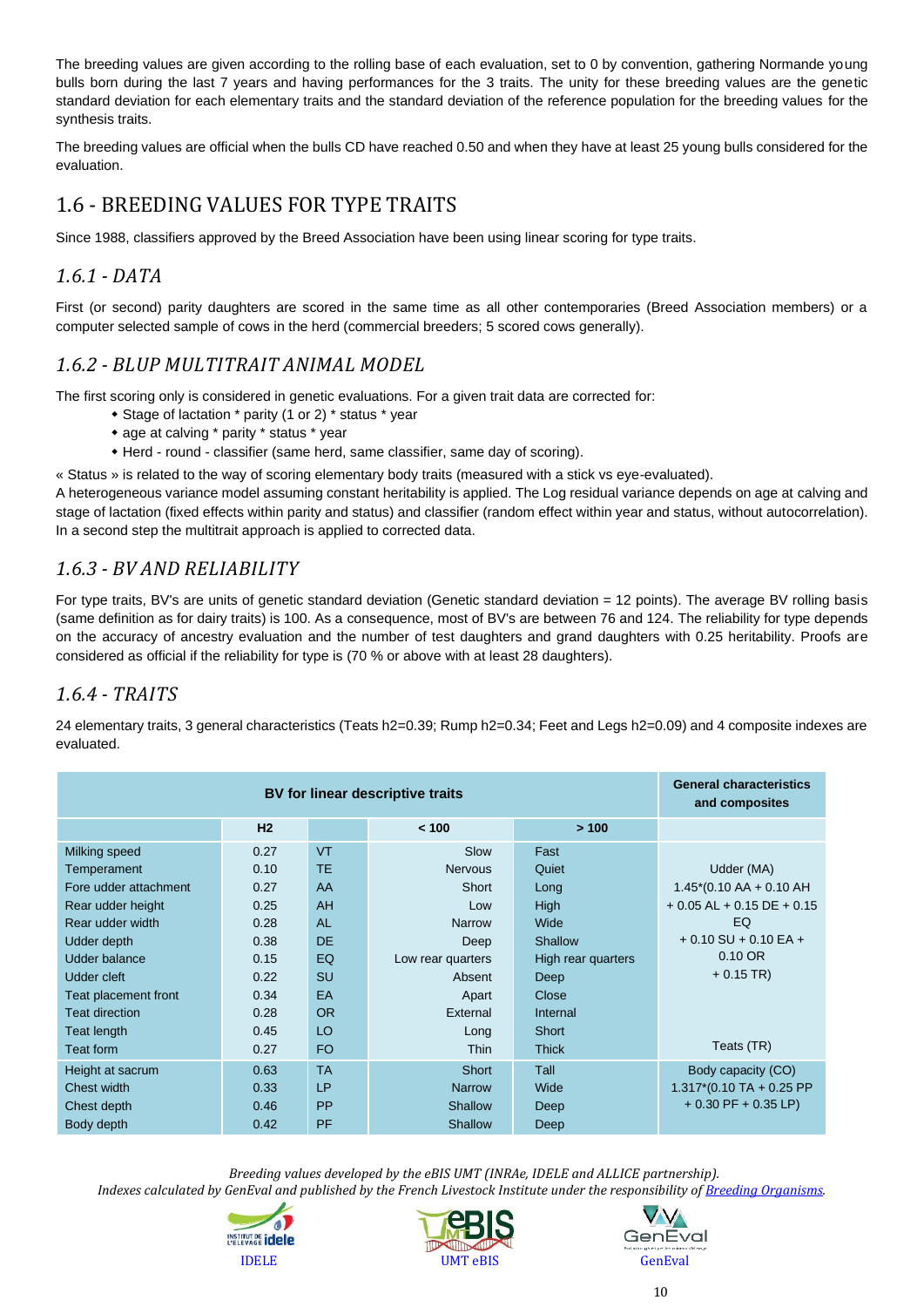| Rump length            | 0.40 | <b>LB</b> | Short         | Long           |                                                                                     |
|------------------------|------|-----------|---------------|----------------|-------------------------------------------------------------------------------------|
| Width at hips          | 0.39 | LH.       | <b>Narrow</b> | Wide           | Rump (BA)                                                                           |
| Width at thurls        | 0.38 | LT        | <b>Narrow</b> | Wide           |                                                                                     |
| Rump angle             | 0.36 | <b>IB</b> | Sloped        | High pins      |                                                                                     |
| Rear legs set          | 0.29 | <b>AJ</b> | Straight      | <b>Sickled</b> |                                                                                     |
| Foot angle             | 0.23 | <b>PA</b> | Sloped        | Straight       | Feet and Legs (AP)                                                                  |
| Rear legs rear view    | 0.15 | <b>MR</b> | Hock in       | Knock kneed    |                                                                                     |
| Rear legs depth        | 0.34 | <b>EJ</b> | Shallow       | Deep           |                                                                                     |
| muscularity at withers | 0.30 | <b>GA</b> | Angular       | Wide           | Muscularity (VB)                                                                    |
| muscularity at thighs  | 0.33 | CS        | Angular       | Wide           | $1.212*(0.5 GAA + 0.5 CS)$                                                          |
|                        |      |           |               | $Type (MO) =$  | $1.52*(0.40 \text{ MA} + 0.30 \text{ CO} +$<br>$0.15$ AP<br>$+0.10BA + 0.05$<br>VB) |

## <span id="page-10-0"></span>1.7 - BREEDING VALUES FOR TOTAL MERIT (I.S.U.)

Studies dealing with INEL have also produced economic values for SCC, clinical mastisis, daughter fertility, interval between calving and first AI and functional longevity relative to milk production (INEL). A direct economic value was put on overall type (MO) by the Breed Association in order to get satisfactory responses to selection for the main type traits. The selection criterion ISU (on a rolling basis, average =100, standard deviation=20 points) gathers traits expressed in genetic standard deviation units. Notice that the three functional traits are combined traits, simultaneously evaluated by an approximate multitrait BLUP animal model (see § 2-2-b).

For milk production, the Breed Association has defined a milk synthesis which reproduces the variability of INEL.

## **Milk synthesis ( Syntlait ) = 1.050 \* ( MP + 0.1 \* MG + 0.5 \* TB + 3 \*TP )**

At least, breeding value for ISU is defined:

## **ISU = 100 + ( 23.39 / 0.45 ) \* [ 0.45 \* Syntlait / 25.2 + 0.087 c SCC + 0.058 c MACL + 0.09 c fertility of cows + 0.045 fertility of heifers + 0.045 c IVIA1 + 0.05 c functional longevity + 0.05 (Milking speed - 100) / 12 + 0.125 ( overall type – 100 ) /12 ]**

## <span id="page-10-1"></span>1.8 - RESULTS

BVs are published if the bull has at least 40 daughters in 30 herds and its CD has reached the value of 70.

# <span id="page-10-2"></span>2. - GENOMIC SELECTION

## <span id="page-10-3"></span>2.1 - DEVELOPMENT OF GENOMIC EVALUATIONS

The French program of Marker assisted Selection (MAS) was set up in 2001 for the Montbéliarde, Normande and Holstein breeds in order to optimize the choice of young bulls without performance in the early steps of selection. It paved the way to a first genomic evaluation in fall 2008, followed by official genomic evaluations in June 2009, according to a model which was substantially updated in 2010 and 2015. The reference populations, initially consisting of French genotyped and progeny-tested bull of the Holstein, Montbéliarde and Normande breeds, were later increased including foreign progeny tested bulls in the Holstein (in 2010) and Brune (in 2014) breeds, through the Eurogenomics (Holstein) and Intergenomics (Brune) international consortia.

Since 2015, for the Montbéliarde and Normande breeds for which the number of progeny-tested bulls does not grow very quickly, the reference populations also include genotyped females with performances, for traits sufficiently heritable (milk production, type traits, somatic cell score).

The genomic evaluation is currently relying on prediction equations based on 43 080 Holstein bulls, 7 748 Brown Swiss bulls, 3 874 Montbéliarde bulls and 184 993 Montbéliarde cows, 3 104 Normande bulls and 69 209 Normande cows.

*Breeding values developed by the eBIS UMT (INRAe, IDELE and ALLICE partnership).*





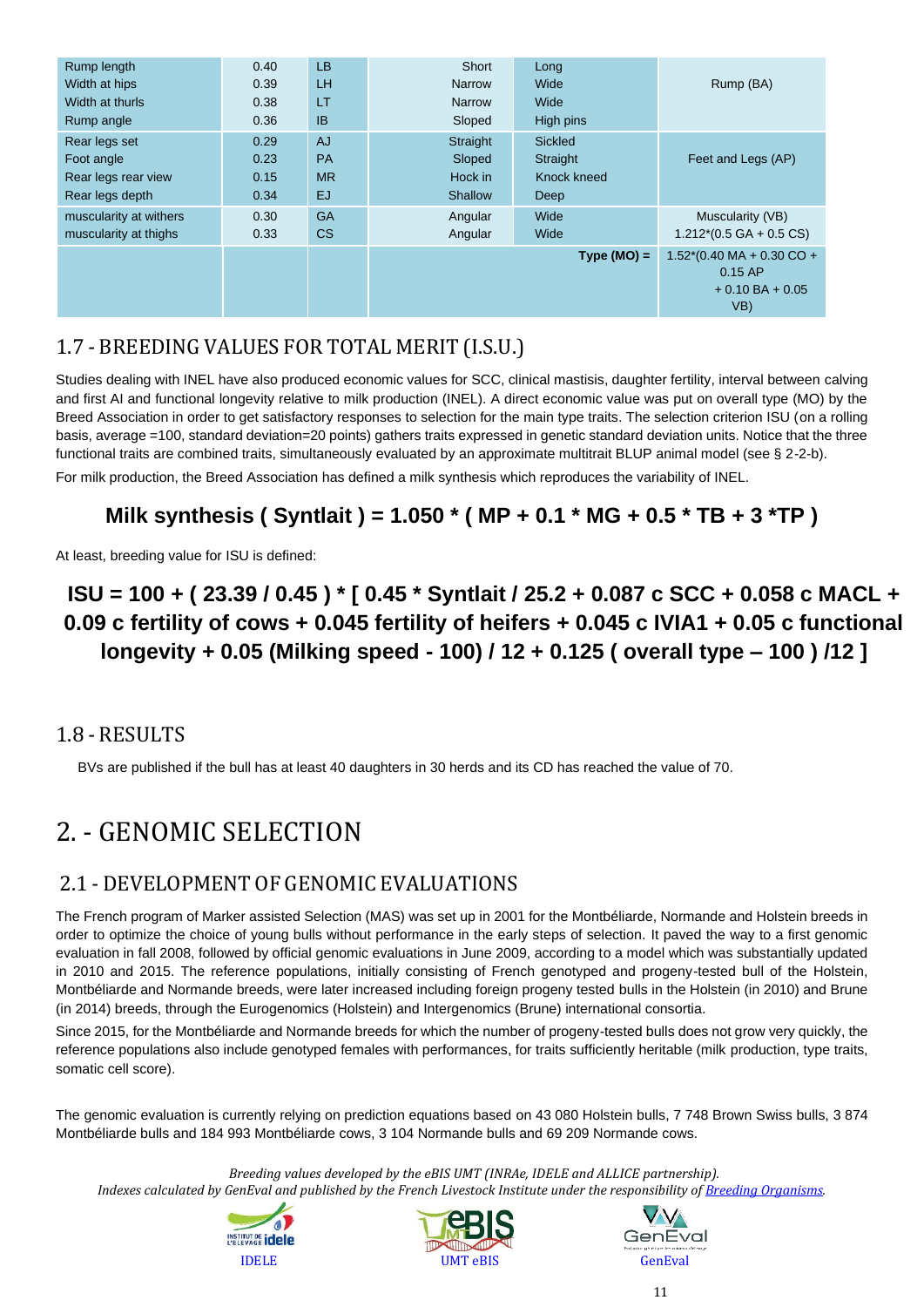The phenotypes used are:

- For French bulls and traits described by linear models: DYD (« daughter yield deviations »), equal to the weighted average of yield deviations (YD = performances corrected for all non genetic effects in conventional evaluations) also corrected for the breeding value of their dams. In the particular case of the Montbéliarde and Normande breeds, this average does not include the YD of genotyped daughters;
- Since 2015, YD of genotyped cows;
- For foreign bulls or French bulls when traits are not described by a linear model (functional longevity, calving ease, ...): deregressed proofs, considered as equivalent to DYD fo foreign bulls or for French bulls when traits are not described by linear models (e.g., functional longevity or calving ease)

The genomic evaluation model developed in 2015 considers genomic information from the 54k chip or imputed from the low density (EuroG10k) chip: the 54k genotype of all animals is imputed using the FImpute software which currently appears to be the most precise and the fastest imputation tool.

#### Performances are decomposed into:

- a contribution of individual QTL (Quantitative Trait Loci) with moderate to large effects, detected using a Bayesian approach (Bayes Cpi).. For most traits, 3000 QTL are retained, instead of a maximum 700 with the previous model. The transmission of these QTL is traced through of 4-SNP (Single Nucleotide Polymorphism) haplotypes. The construction of these haplotypes has been optimized. These QTL explain 70 to 80% of the total genetic variance, against 45-50% or 55-60% previously for national and international breeds respectively;

- a contribution of many undetected QTL with tiny individual effects. Only the sum of their effect is considered, which is equivalent to consider a residual polygenic effect with an associated genomic relationship rather than the pedigree relationship matrix previously used. This sum of effects explains 20 to 30% of the total genetic variance. The genomic relationship matrix is constructed using the SNP of the EuroG10K chip, which are available for all animals, without any imputation step;

- an unexplained residual effect.

This model keeps the particularity of precisely tracing large QTL with a relatively large associated fraction of the total genetic variance. These QTL are breed and trait specific. But the model also resembles a standard GBLUP model with trait-independent SNP distributed all over the genome to estimate a residual « polygenic » effect. Hence the genomic breeding value of a particular animal can be written as:

$$
G_{i} = \sum_{j=1}^{J} (H_{i j 1} + H_{i j 2}) + \sum_{k=1}^{K} (S N P_{i k 1} + S N P_{i k 2})
$$

where **Gi** is the genomic breeding value of animal i, **Hij1** is the paternal allele effect of the haplotype tracing QTL j, **Hij2** is the maternal allele effect of the haplotype tracing QTL j, SNP<sub>ik1</sub> is the effect of the paternal allele of SNP k, SNP<sub>ik2</sub> is the maternal effect of SNP k. The effects of all QTL and alleles carried by animal i are summed up to generate **G<sup>i</sup>**

## 2.2 - GENOMIC EVALUATIONS OF BULLS AND COWS

The genomic breeding values are fully comparable to polygenic breeding values: they are expressed in the same unit and with respect to the same genetic base. When they exist, they replace the polygenic effects as the official ones.

Breeding companies involved in the implementation of the initial reference populations list the bulls they want to market on the basis of their genomic breeding values. Publication of genomic indexes is allowed when their quality of their genotype is considered acceptable and when their reliability (CD) is 0.50 or higher. This threshold is lowered to 0.35 for low heritability functional traits of regional breeds (Brune and Pie Rouge).

Bulls with authorized publication in Eurogenomics (Holstein) and Intergenomics (Brune) countries are also evaluated in France and follow the same publication rules as French bulls marketed on the basis of genomic breeding values

Other foreign bulls must have daughters with performances in at least 10 herds (in France or abroad) to have their genomic breeding values published in place of their MACE Interbull vales.

A joint evaluation of Holstein and Pie Rouge (Red) breeds is planned in the near future. Meanwhile, genomic breeding values of Pie Rouge animals come from the Holstein evaluation converted to the Pie Rouge scale using the Interbull conversion formula.

*Breeding values developed by the eBIS UMT (INRAe, IDELE and ALLICE partnership).*





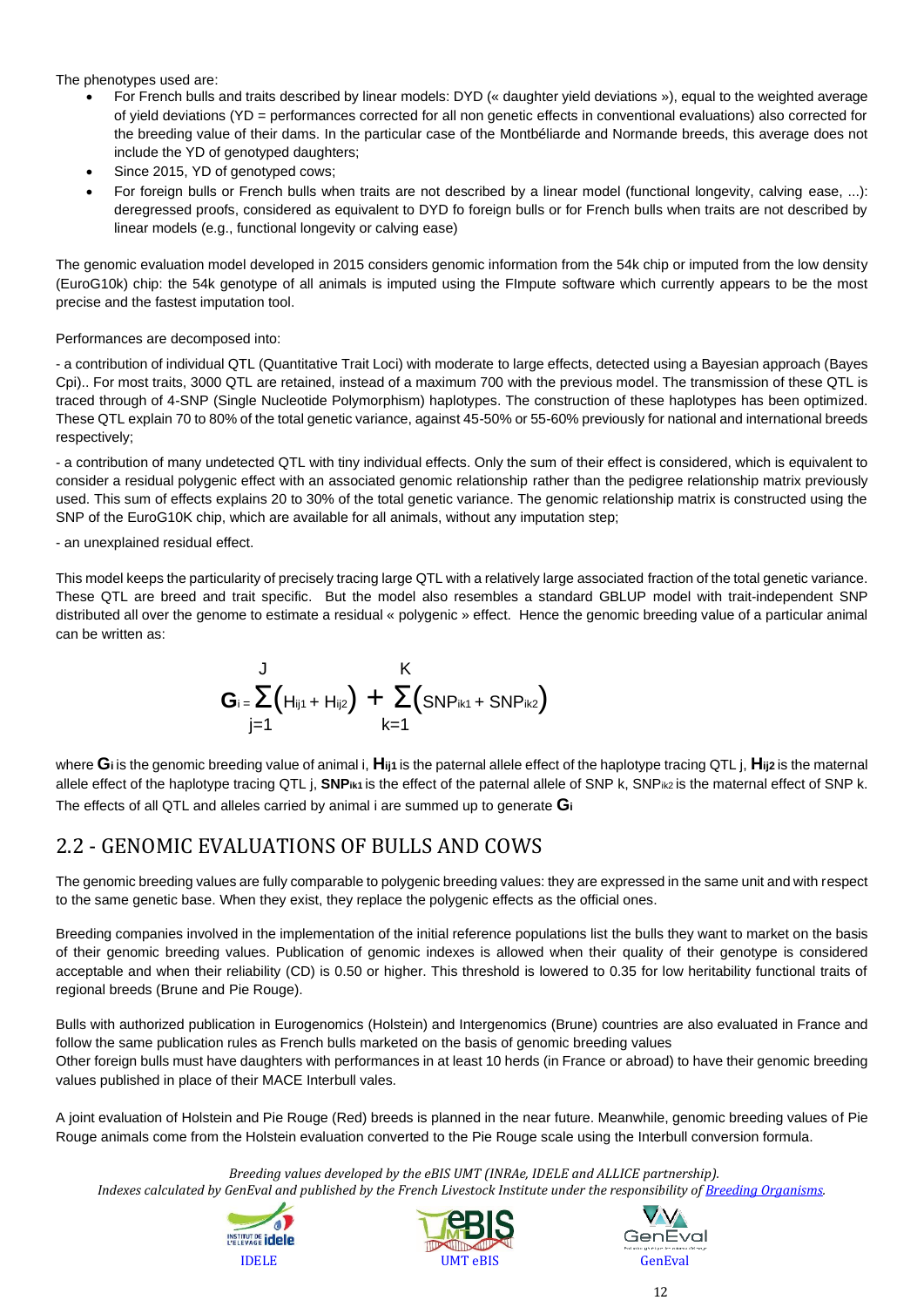# <span id="page-12-0"></span>3. - FRENCH BREED SOCIETIES

ES: old code for the French Breed Societies in France

OS: code of the French Breed Societies with agreement following the European Zootechnical Regulation (UE 2016/1012)

| Society              | <b>Bulls code</b> | Name                                | Adress                                                                     | Contact details                                                                                         |
|----------------------|-------------------|-------------------------------------|----------------------------------------------------------------------------|---------------------------------------------------------------------------------------------------------|
| Coordinating<br>body |                   | Montbéliarde Association            | 4 rue des Epicéas<br>25 640 ROULANS<br><b>FRANCE</b>                       | Phone: 03 81 63 07 30<br>@: contact@montbeliarde.org<br>web: www.montbeliarde.org                       |
| ES                   | S009              | Eleveurs Libres de Franche<br>Comté | Mairie de Crançot<br>39 570 HAUTEROCHE<br><b>FRANCE</b>                    | Phone: 03 84 48 25 82<br>@: jean-bernard.buffet@wanadoo.fr                                              |
| <b>OS</b><br>&<br>ES | S939              | EVA Jura                            | Route de Lons Crancot<br>39 570 HAUTEROCHE<br><b>FRANCE</b>                | Phone: 03 84 48 26 51<br>@: contact@evajura.com<br>web: www.evajura.com                                 |
| <b>OS</b>            |                   | Les Eleveurs Montbéliards           | 32 rue des Croix Neuves<br>39 300 MONTROND<br><b>FRANCE</b>                | Phone: 03 84 51 77 22<br>@: leseleveurs-montbeliards@laposte.net<br>web: www.montbeliarde-selection.com |
| ES                   | S008              | Montbéliarde Sélection              | 32 rue des Croix Neuves<br>39 300 MONTROND<br><b>FRANCE</b>                | Phone: 03 84 51 77 22<br>@: contact@comtoise-mls.com<br>web: www.montbeliarde-selection.com             |
| <b>OS</b><br>&<br>ES | S907              | <b>UMOTEST</b>                      | 259 Route des Soudanières<br>CS 10002<br>01 250 CEYZERIAT<br><b>FRANCE</b> | Phone: 04 74 25 09 60<br>@: umotest@umotest.com<br>web: www.umotest.com                                 |

 *Breeding values developed by the eBIS UMT (INRAe, IDELE and ALLICE partnership). Indexes calculated by GenEval and published by the French Livestock Institute under the responsibility o[f Breeding](https://www.geneval.fr/os-races-bovines) Organisms.*





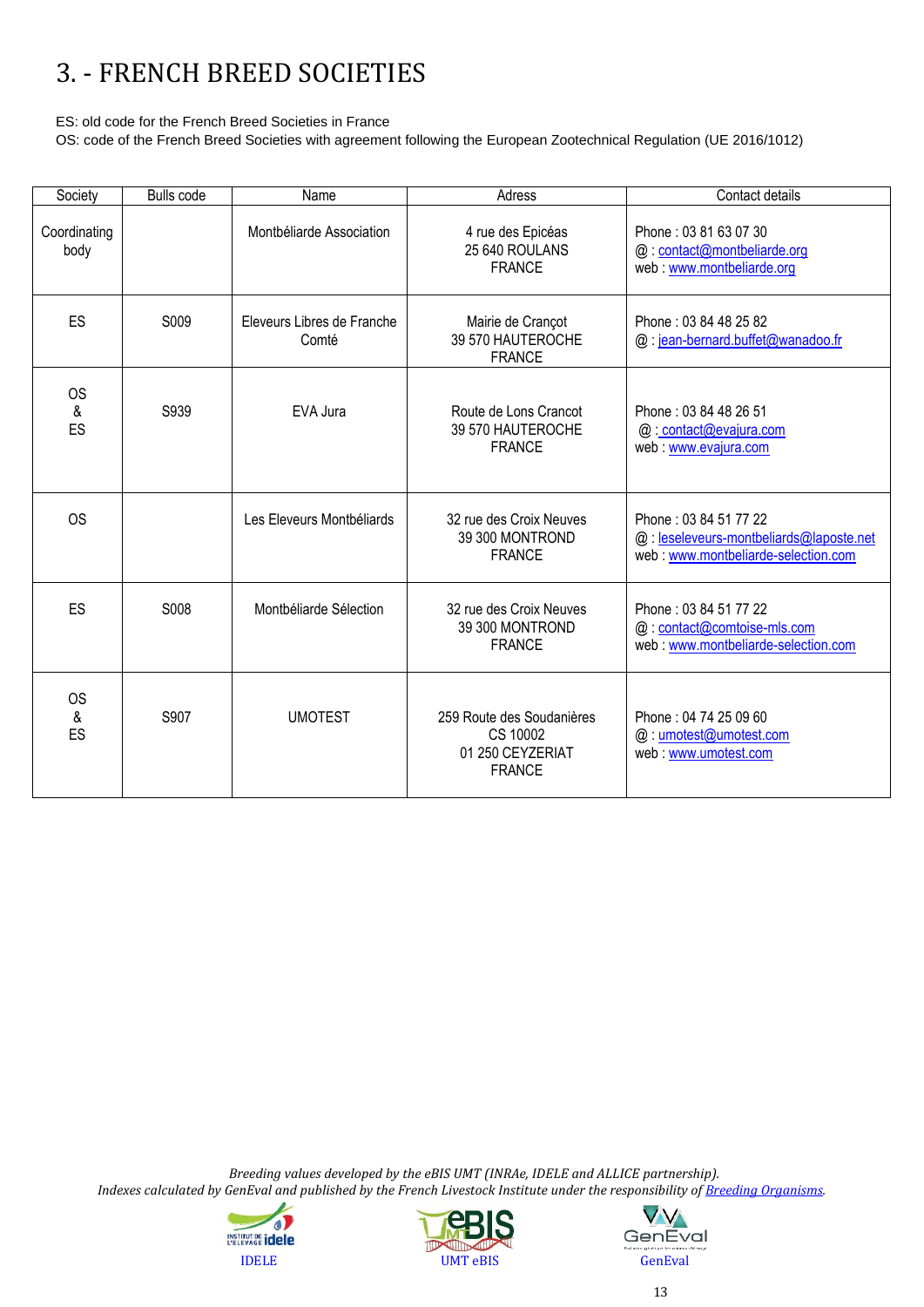#### **BIBLIOGRAPHIC REFERENCES**

-=-=-=-=-=-=-=-=-=-=-=-

Barbat A., Le Mezec P., Ducrocq V., Mattalia S., Fritz S., Boichard D., Ponsart C., Humblot P. (2010). Female fertility in French dairy breeds: Current situation and strategies for improvement*.* J. Reprod. Dev. 56: S15-S21

Bonaïti B, D. Boichard, E. Verrier, V. Ducrocq, A. Barbat, M. Briend (1990). La méthode française d'évaluation génétique des reproducteurs laitiers. I.N.R.A. Productions Animales, 1990, 3 (2), 83 -92

Boichard D., Bonaïti B., Barbat A. (1993). Effect of Holstein crossbreeding in the French black and white cattle population. J Dairy Sci., 76, 1157-1162

Boichard D et al (1995). Three methods to validate the estimation of genetic trend in dairy cattle. J Dairy Sci., 78, 431-437

Boichard D., A. Barbat, M. Briend (1997). Genetic evaluation for fertility in French dairy cattle. Gift workshop, November 23-25, Grub

Boichard D. et R. Rupp (1997). Genetic analysis and genetic evaluation for somatic cell score in French dairy cattle. Gift workshop, June 8-10 1997, Uppsala

Boichard D., A. Barbat, M. Briend (1998). Evaluation génétique des caractères de fertilité femelle chez les bovins laitiers. Journées 3R, 1998, 5, 103-106

Boichard D, Fritz S, Rossignol MN, Guillaume F, Colleau JJ, Druet T (2006). Implementation of marker-assisted selection: practical lessons from dairy cattle. In 'Proceedings of the 8th world congress of genetics applied to livestock production, Belo Horizonte, Brazil'. Communication no. 22-11

Boichard D. Guillaume F., Baur A. Croiseau P., Rossignol M.N., Boscher M.Y., Druet T. Genestout L., Colleau J.J., Journaux L., Ducrocq V., Fritz S. (2012). Genomic Selection in French Dairy Cattle. Anim. Prod. Sci., 52: 115-120

Brochard M., Boichard D., Ducrocq V., Fritz S. (2013). La sélection pour des vaches et une production laitière plus durables : acquis de la génétique et opportunités offertes par la sélection génomique. Productions Animales, 26, 145:156

[Croiseau P,](http://www.ncbi.nlm.nih.gov/pubmed?term=Croiseau%20P%5BAuthor%5D&cauthor=true&cauthor_uid=22189606) [Legarra A,](http://www.ncbi.nlm.nih.gov/pubmed?term=Legarra%20A%5BAuthor%5D&cauthor=true&cauthor_uid=22189606) [Guillaume F,](http://www.ncbi.nlm.nih.gov/pubmed?term=Guillaume%20F%5BAuthor%5D&cauthor=true&cauthor_uid=22189606) [Fritz S,](http://www.ncbi.nlm.nih.gov/pubmed?term=Fritz%20S%5BAuthor%5D&cauthor=true&cauthor_uid=22189606) [Baur A,](http://www.ncbi.nlm.nih.gov/pubmed?term=Baur%20A%5BAuthor%5D&cauthor=true&cauthor_uid=22189606) [Colombani C,](http://www.ncbi.nlm.nih.gov/pubmed?term=Colombani%20C%5BAuthor%5D&cauthor=true&cauthor_uid=22189606) [Robert-Granié C,](http://www.ncbi.nlm.nih.gov/pubmed?term=Robert-Grani%C3%A9%20C%5BAuthor%5D&cauthor=true&cauthor_uid=22189606) [Boichard D,](http://www.ncbi.nlm.nih.gov/pubmed?term=Boichard%20D%5BAuthor%5D&cauthor=true&cauthor_uid=22189606) [Ducrocq V.](http://www.ncbi.nlm.nih.gov/pubmed?term=Ducrocq%20V%5BAuthor%5D&cauthor=true&cauthor_uid=22189606) (2011). Fine tuning genomic evaluations in dairy cattle through SNP pre-selection with the Elastic-Net algorithm. [Genet Res \(Camb\)](http://www.ncbi.nlm.nih.gov/pubmed/22189606) Dec; 93(6):409-17

Druet, T., C. Schrooten, A.P.W. de Roos (2010). Imputation of genotypes from different single nucleotide polymorphism panels in dairy cattle. J Dairy Sci 93:5443–5454

Ducrocq V. (1990). Les techniques d'évaluation génétique des bovins laitiers. I.N.R.A. Productions Animales 3 (1) 3-16

Ducrocq V. (1993). Genetic parameters for type traits in the French Holstein breed based on a multiple-trait animal model. Livestock Production Science, 36 (1993) 143-156

Ducrocq V. (2000). Calving ease evaluation of French dairy bulls with a heteroskedastic threshold model with direct and maternal effects. Interbull open meeting, May 14-15, Bled, Slovenia. Interbull Bulletin n°25, 123-130

Ducrocq V., Mathevon M. (2000). Evaluation génétique des taureaux de races laitières sur les conditions de naissance de leurs veaux et les conditions de vêlage de leurs filles, pp. 165-168 in « 7èmes Rencontres autour des Recherches sur les Ruminants ». Paris, France, 6-7 Decembre 2000

Ducrocq V., D. Boichard, A. Barbat et H. Larroque (2001). Intégration des caractères fonctionnels dans un index de sélection pour les races bovines laitières : de la théorie à la pratique. Journées 3R, 2001, 8, 333-336

Ducrocq V. (2001). a) A two step procedure to get animal model solutions in Weibull survival models used for genetic evaluations on length of productive life. Interbull meeting, August 30-31, Budapest, Hungary. Interbull Bulletin 27, 147-152

Ducrocq V. (2004). Illustration of a trend validation test for longevity evaluations. Interbull Meeting, May 29-31, Sousse, Tunisia

Ducrocq V. (2005). An improved model for the French genetic evaluation of dairy bulls on length of productive life of their daughters. *Anim. Sci,* 80, 249-256

Guillaume F., Boichard D., Ducrocq V., Fritz S. (2011). Utilisation de la sélection génomique chez les bovins laitiers. Prod.Anim.24 :363-368

Govignon-Gion A., Dassonneville R., Balloche G., Ducrocq V. (2012). Genetic evaluation of mastitis in dairy cattle in France. Proceedings of the 2012 Interbull meeting, Cork, Ireland, May 28-31 2012. Interbull Bulletin 46, 121-126

Huquet B., Leclerc H, Ducrocq V. (2012). Modelling and estimation of genotype by environment interactions for production traits in French dairy cattle. Gen. Sel. Evol. 44 :35

Journaux L., Ledos H., Mathevon M., Mattalia S., Leudet O. (2002). Organization of recording and control of data used in France to evaluate calving ease and birth weight in dairy and beef cattle. ICAR Meeting 26-31<sup>st</sup> May 2002, Interlaken (Switzerland)

*Breeding values developed by the eBIS UMT (INRAe, IDELE and ALLICE partnership).*